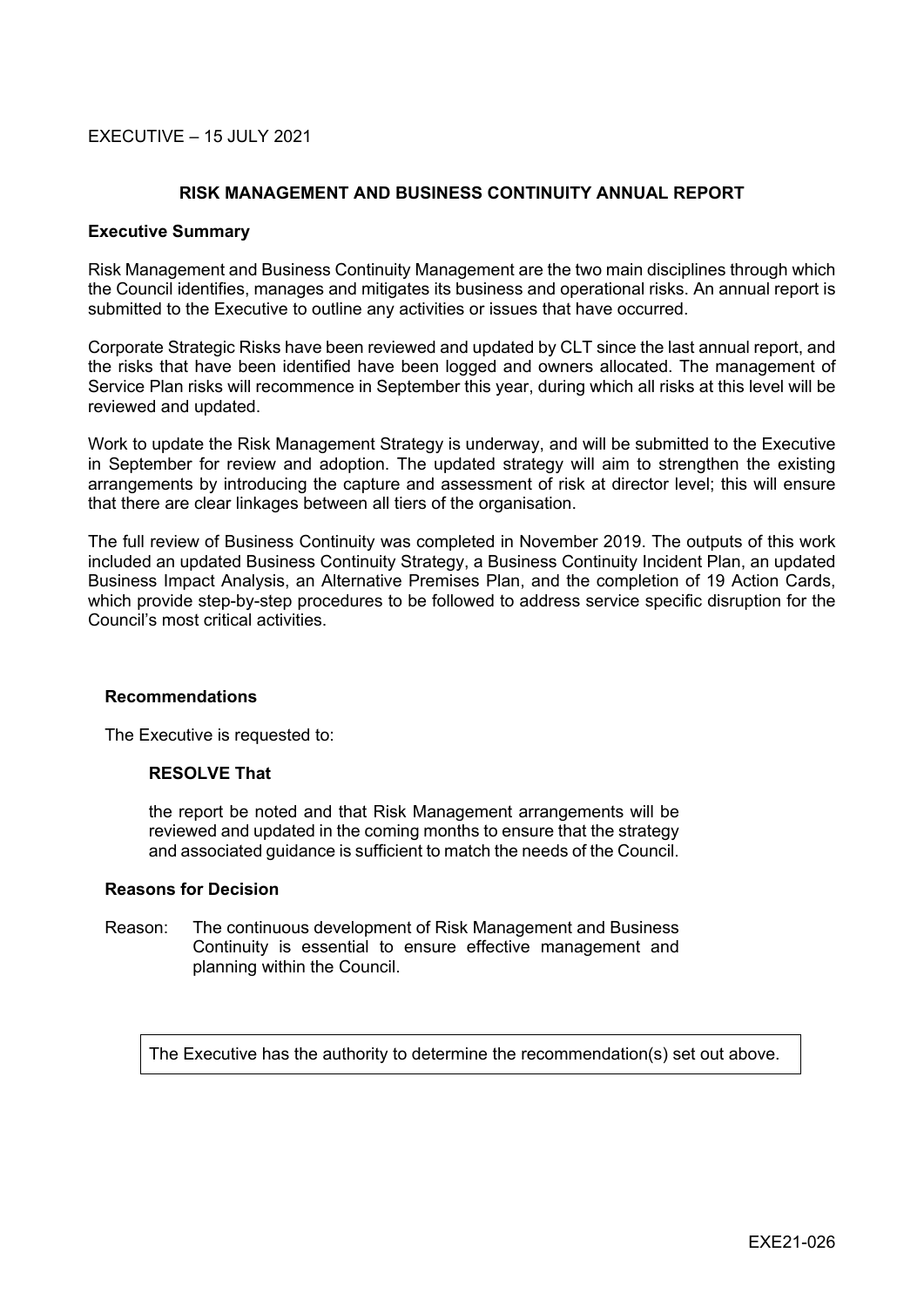# **Risk Management and Business Continuity Annual Report**

| <b>Background Papers:</b> | None.                                                                                                    |
|---------------------------|----------------------------------------------------------------------------------------------------------|
| <b>Reporting Person:</b>  | Julie Fisher, Chief Executive<br>Email: julie.fisher@woking.gov.uk, Extn: 3333                           |
| <b>Contact Person:</b>    | Pino Mastromarco, Senior Policy Officer<br>Email: pino.mastromarco@woking.gov.uk, Extn: 3464             |
| <b>Portfolio Holder:</b>  | Councillor Ayesha Azad<br>Email: cllrayesha.azad@woking.gov.uk                                           |
|                           | <b>Shadow Portfolio Holder:</b> Councillor Ann-Marie Barker<br>Email: cllrann-marie.barker@woking.gov.uk |
| Date Published:           | 7 July 2021                                                                                              |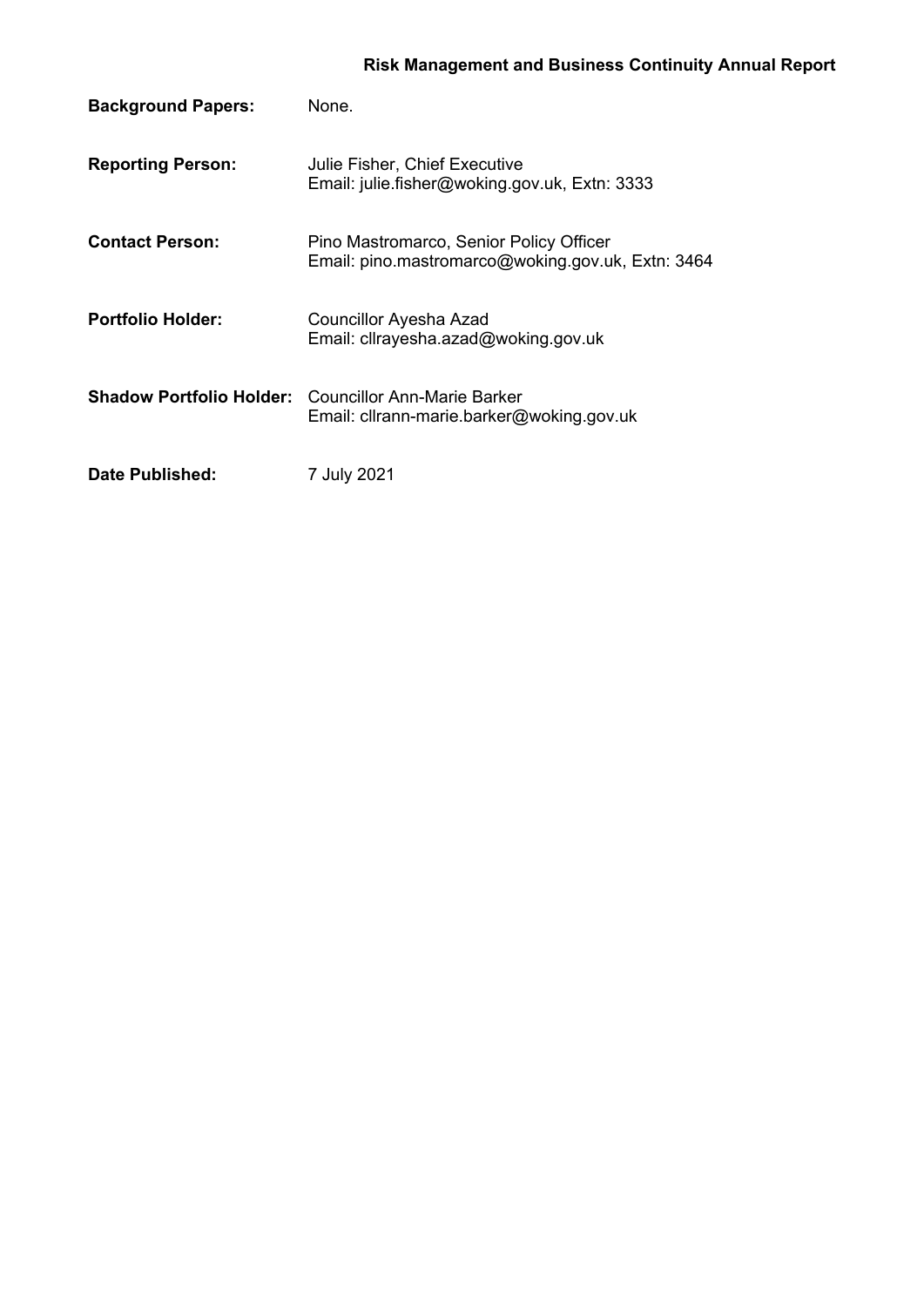## **1.0 Introduction**

- 1.1 The purpose of this report is to provide Members with an update on Risk and Business Continuity Management arrangements that are in place within the Council. The status of both of these functions is reported on an annual basis. Risk Management and Business Continuity provides the framework through which the Council identifies, manages and mitigates its business and operational risks.
- 1.2 Risk Management is the process whereby the organisation methodically identifies and manages the threats and opportunities that might exist within a Council activity. Business Continuity sets out to enhance the strategic and tactical capability of the organisation to plan for incidents and business disruptions, in order to continue business operations at an acceptable pre-defined level.
- 1.3 Risk Management and Business Continuity Planning are not one off activities. They are part of a continuous process that runs throughout the Council's activities, taking into account all aspects such as projects as well as day-to-day work that is undertaken. It must be integrated into the culture of the Council with an effective strategy and led from the top.
- 1.4 The continuous improvement of risk and business continuity arrangements will also feed into the ongoing work of aligning strategic planning and performance management functions across the Council. All of these functions working together will provide an integrated and cohesive framework for prioritising the delivery of effective services.
- 1.5 The functional responsibility for corporate Risk Management and Business Continuity rests with the Corporate Leadership Team (CLT). The Business Improvement Team is accountable for overall delivery and review. All senior managers are responsible, with guidance and support from Business Improvement, for ensuring appropriate risk and business continuity arrangements are deployed in their functions, services and areas of responsibility.

#### **2.0 Risk Management**

- 2.1 Risk can be defined as the combination of the probability of an event and its consequences. In any organisation there is the potential for events and consequences that can result in opportunities for benefits or threats to success. Corporate Strategic Risks have been reviewed and updated by CLT since the last annual report, and the risks that have been identified have been logged and owners allocated. Due to the challenges posed by Covid, Service Plan risks were not updated in 2020, however, the Service Planning process will recommence in September this year, during which all risks at this level will be reviewed and updated.
- 2.2 The current Risk Management Strategy covers the period from 2015 to 2020, which means that it is now due a formal review and update to reflect current best practice. Work to update the Risk Management Strategy is underway, and will be submitted to the Executive in September for review and adoption. The updated strategy will aim to strengthen the existing arrangements by introducing the capture and assessment of risk at director level; this will ensure that there are clear linkages between all tiers of the organisation. All suggested changes to the Strategy will be submitted to CLT for discussion and sign-off.

## **3.0 Business Continuity**

3.1 Business Continuity arrangements were last reviewed and updated in November 2019. Various documents and procedures make up the Council's Business Continuity Plans. These are listed here: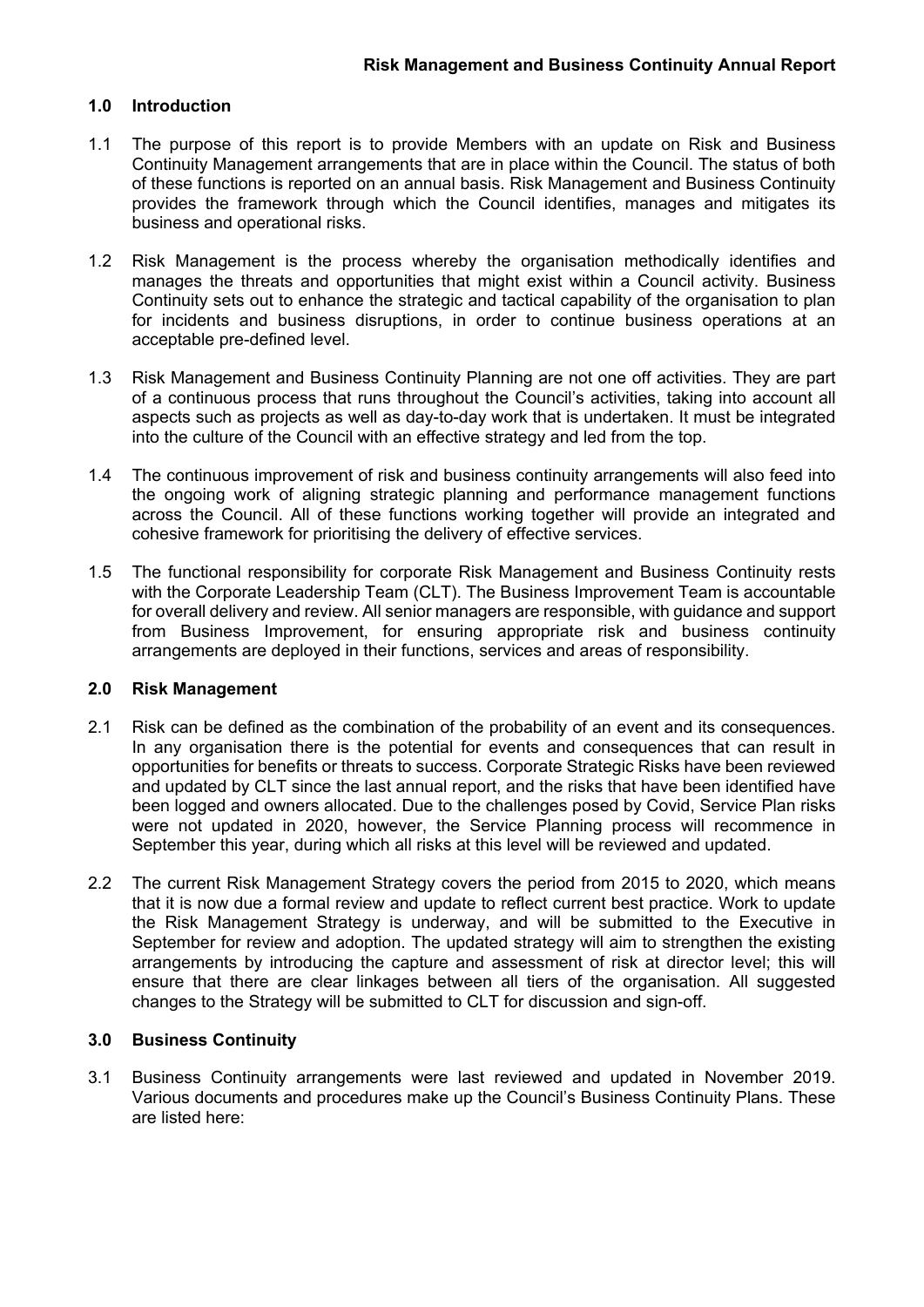## **Risk Management and Business Continuity Annual Report**

**Business Continuity Strategy:** This document details the purpose of Business Continuity Management, the Council's overall approach to Business Continuity (including documentation, organisational structure, testing and training), and the relationship between Business Continuity, Emergency Planning and Disaster Recovery.

**Business Continuity Incident Plan:** The Business Continuity Incident Plan details the steps that should be taken when faced with a Business Continuity disruption. This plan lists the process that will be taken to ensure that critical functions remain up and running, or are brought up and running, in the event of a threat to normal service.

**Business Impact Analysis (BIA):** To determine the Council's critical functions that need to continue to run in in the event of a Business Continuity disruption, a BIA has been completed for every Council function. This is reviewed annually. The BIA assesses what the impact would be (Minimal, Noticeable, Major, Disaster) if a function was not available in a particular time period (1 hour, 1 day, 3 days, 1 week, 2 weeks) and in a particular circumstance (Emergency, Human Welfare/Environment, Breaches of Statutory Duty, Damage to Reputation, Financial Implications).

**Action Cards:** An Action Card is completed for any Council function that is assessed as having a 'disaster' level of impact if it was unavailable. This document details the things that would stop the service running (e.g. lack of staff, loss of the Civic Offices), any mitigation action that has been taken to reduce the impact of the issue, and actions that would be taken to restore the service to an acceptable minimum standard. The Action Card also lists the people that would be responsible, the equipment and information they would require, and the overall actions that they would take to respond to a Business Continuity disruption.

**Alternative Premises Plan:** The Alternative Premises Plan details the process for setting up the Upper Gallery at the Leisure Centre as the Council's main base of operations in the event that the Civic Offices was unavailable.

3.2 The Business Continuity suite of documents, particularly the BIA and Action Cards, has assisted the Council in forming its approach in responding to the many challenges that Covid-19 has presented. Business Continuity documentation will also help the Council to move towards 'business as usual' operations once we are in a position to progress to that phase. Lessons learned from the Council's response to Covid-19 will be fed into the annual review of Business Continuity to ensure that the arrangements benefit from continuous improvement.

## **4.0 Conclusions**

4.1 The application of Risk Management and Business Continuity Management remains very important for the Council. Good progress has been made in updating Business Continuity arrangements, and a similar review is currently underway for Risk Management. Work is also ongoing to provide the opportunity to further align risk and business continuity principles with emergency planning and disaster recovery, to ensure that the Council can achieve a robust and joined-up approach in all of these areas for the future.

## **5.0 Corporate Strategy**

5.1 Risk management and business continuity are themes that need to be considered across all Council services. These disciplines underpin the effective delivery of the functions that the Council provides, which in turn supports the objectives listed in the Corporate Strategy.